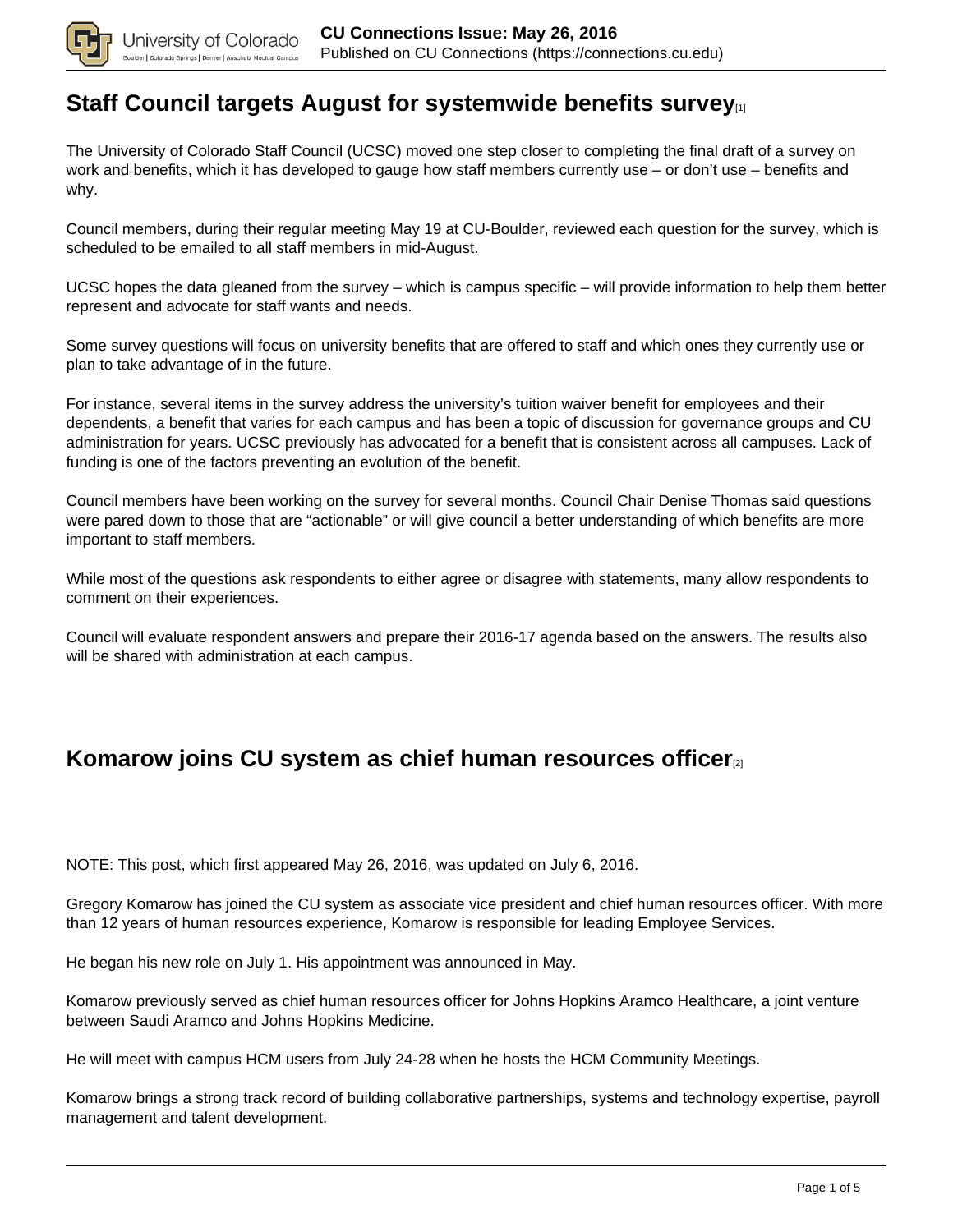

"I believe Greg's extensive human resources experience and acumen will ensure that CU's payroll, benefits and human resources functions thrive and excel," said Kathy Nesbitt, vice president of Employee and Information Services at CU. "He has great personality, which has served him well in building meaningful partnerships."

At Johns Hopkins Aramco Healthcare, he built the human resources organization for the hospital from the ground up, developed all HR strategy and execution, improved the hospital's recruiting functions to bring on a record number of new hires, and dramatically reduced onboarding time for international and Saudi national employees.

Throughout this career, he has implemented, migrated or designed human resources systems including PeopleSoft, Oracle, Lawson, ADP, Deltek, Fidelity and SAP. He has extensive experience in the health care industry, working with Emaar Health Group LLC, Health Authority Abu Dhabi and Cleveland Clinic Abu Dhabi prior to his role with Johns Hopkins Aramco.

"Having worked overseas since 2008, I knew it would take a unique opportunity for me to bring my family back to the USA," Komarow said. "I am excited to become a part of the long, rich history of the University of Colorado and look forward to bringing my energy and enthusiasm to the HR team."

Komarow holds an MBA with a dual concentration of international human resources and international finance from American University.

## **Registration open for 16th Annual Coleman Institute Conference**[3]

Registration<sub>[4]</sub> for the 16th Annual Coleman Institute Conference on Cognitive Disability and Technology is now open.

The event is set for Oct. 6 at the Omni Interlocken Hotel in Broomfield.

Join innovators engaged in working with Cognitive Disabilities and Technology in a conference designed to inform about recent advances in the field and stimulate conversations about future developments. Attendees include leaders from academia, industry, state and federal agencies, self-advocates and family members, service providers, and software developers and engineers.

The event is free, but participants must register. The number of available seats is limited, so register today  $\mu_1$ to secure your place.

### **GLBTI Committee invites participation at PrideFest**[5]

The Faculty Council's Gay, Lesbian, Bisexual and Transgender Issues (GLBTI) Committee is rallying participants for the 2016 Denver PrideFest, which counts the CU system and four campuses among its sponsors.

"We are excited to be engaged with this event and to celebrate our diverse students, faculty and staff across all of CU," the committee announced.

Anyone interested in volunteering to help with the CU booth at the June 18-19 festival or to march in the parade is asked to contact the committee<sub>[6]</sub>. You will receive more information as Denver PrideFest 2016 $q_7$  draws near. All members of the CU community are invited and encouraged to participate.

More information: CU Gay, Lesbian, Bisexual and Transgender Issues (GLBTI) Committee[8]; 2016 Denver PrideFest[7];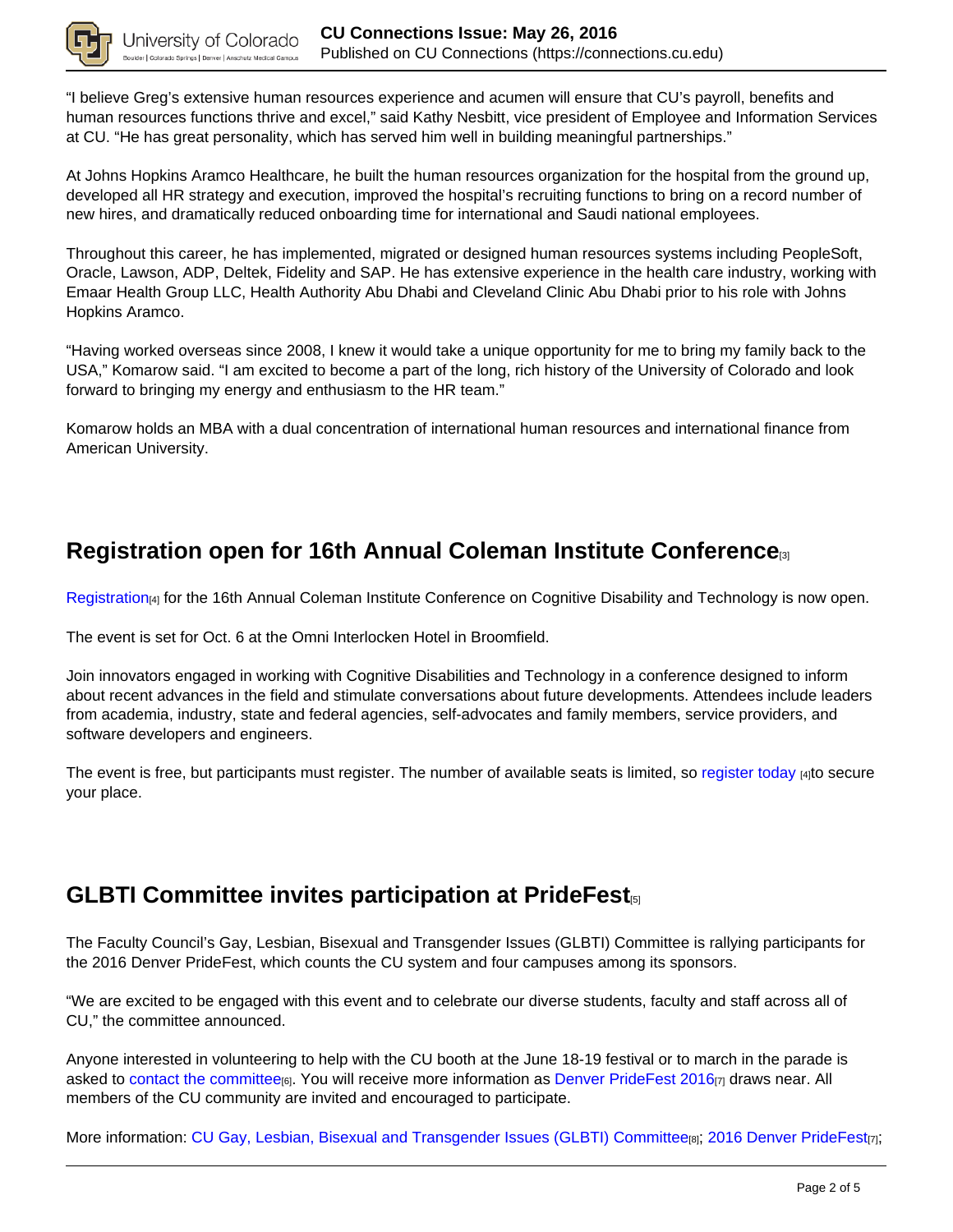

questions or comments, please email kenton.owsley@ucdenver.edu[9].

**Rocky Mountain region's first federal data research hub lands at CU-Boulder**<sub>[10]</sub>

**Retired nurse commits \$3.4 million for medical career scholarships**[11]

**Hyatt Regency announces foundation to benefit CU Anschutz**[12]

**Here are 10 can't-miss hikes in Colorado's foothills and beyond**[13]

**De Santis named director of Health Sciences Library**[14]

**Wardenburg welcomes new Counseling and Psychiatric Services** director<sub>[15]</sub>

**Cech named 2016 fellow for the American Association for Cancer Research Academy**[16]

**CU Anschutz team recognized with Denver Public Schools award**[17]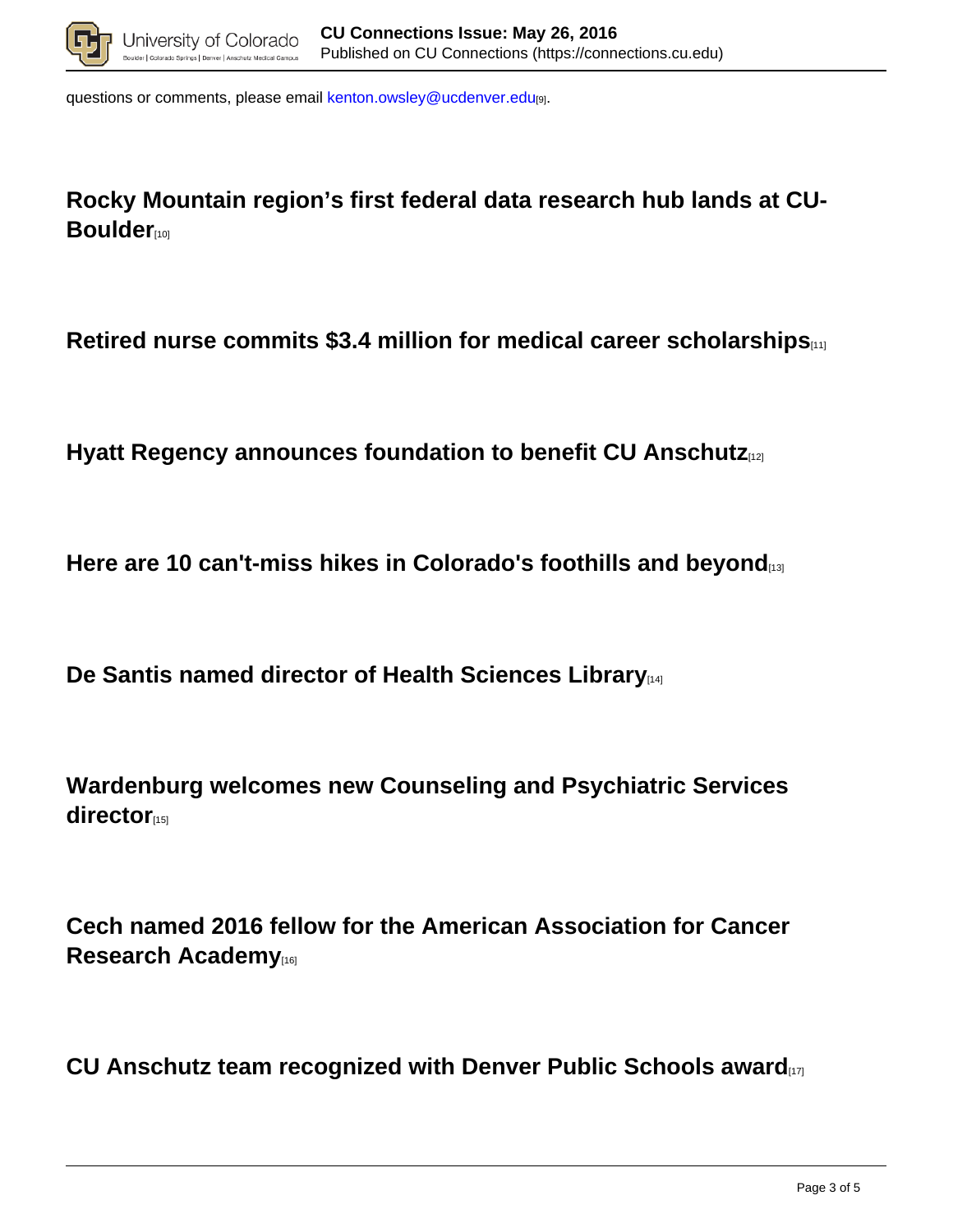

The University of Colorado Anschutz Medical Campus has been selected as the Denver Public Schools CareerConnect Higher Ed Partner of the Year. Christian Valtierra received the award on behalf of CU Anschutz during a Partnership Recognition Breakfast earlier this month.

Valtierra, assistant director of the Office of Inclusion and Outreach, and Neil Krauss, from the campus's Chancellor's Office, have organized a number of campus visits where Denver Public School students participated in hands-on activities. Additionally, the campus provided mentorship for students and will provide two students with summer internships at the campus.

# **Champion for child cancer patients receives Chase Faculty Community Service Award**

[19]

Jeffrey Druck, M.D., associate professor of emergency medicine in the University of Colorado School of Medicine at the Anschutz Medical Campus, has been honored with the 2015-16 Chase Faculty Community Service Award[20].

The annual recognition goes to a full-time CU faculty member who provides exceptional service to the community. An advisory council recommends an award-winner to CU President Bruce D. Benson, who bestows the honor, which includes a \$10,000 endowment funded by a grant from Chase.

 $Druck<sub>[21]</sub>$  is president of the board of Wapiyapi $_{[22]}$ , a camp for children who have been diagnosed with cancer and for their brothers and sisters.

His association with the nonprofit began in 2000 while he worked as a resident in the Denver Health emergency medicine program. Initially volunteering as a camp physician, Druck later became a member of the board he now leads, having dramatically increased its fundraising success. He also continues to recruit fellow School of Medicine faculty and Emergency Medicine residents to provide volunteer medical supervision at the Estes Park camps.

Under Druck's leadership, Camp Wapiyapi has grown over the past four years from serving 160 children to 240 children annually, with the annual budget increasing from \$230,000 to more than \$400,000.

"There is no question that Jeff is an integral part of Camp Wapiyapi, and has been for many years," wrote CU colleague Kristen Nordenholz, M.D., in a letter supporting the award nomination. "He is a staunch camp supporter, board member, fundraiser and volunteer, and he manages all of this in his spare time, despite four children of his own! Jeff epitomizes the best of humanitarian services which the Chase Award honors."

On the job at the Department of Emergency Medicine since 2004, he was promoted to associate professor in 2010, and continues to dedicate himself to the education of medical students and residents. Druck was formerly an associate program director for the Emergency Medicine Residency Program and is the director of the integrated clinician course for third- and fourth-year medical students at the School of Medicine. His work has been recognized with honors and awards from the American College of Emergency Physicians, the Academy for Diversity and Inclusion in Emergency Medicine, and the Denver Health Residency Program in Emergency Medicine, among many others.

"I am truly honored to receive this award," Druck said. "It is immensely gratifying that we will be able to send additional kids to camp, due to the generous donation by Chase."

The Chase Faculty Community Service Award – established in 1991 with a \$100,000 donation – is funded annually by an endowment from the JPMorgan Chase Foundation through the CU Foundation. The endowment provides an annual